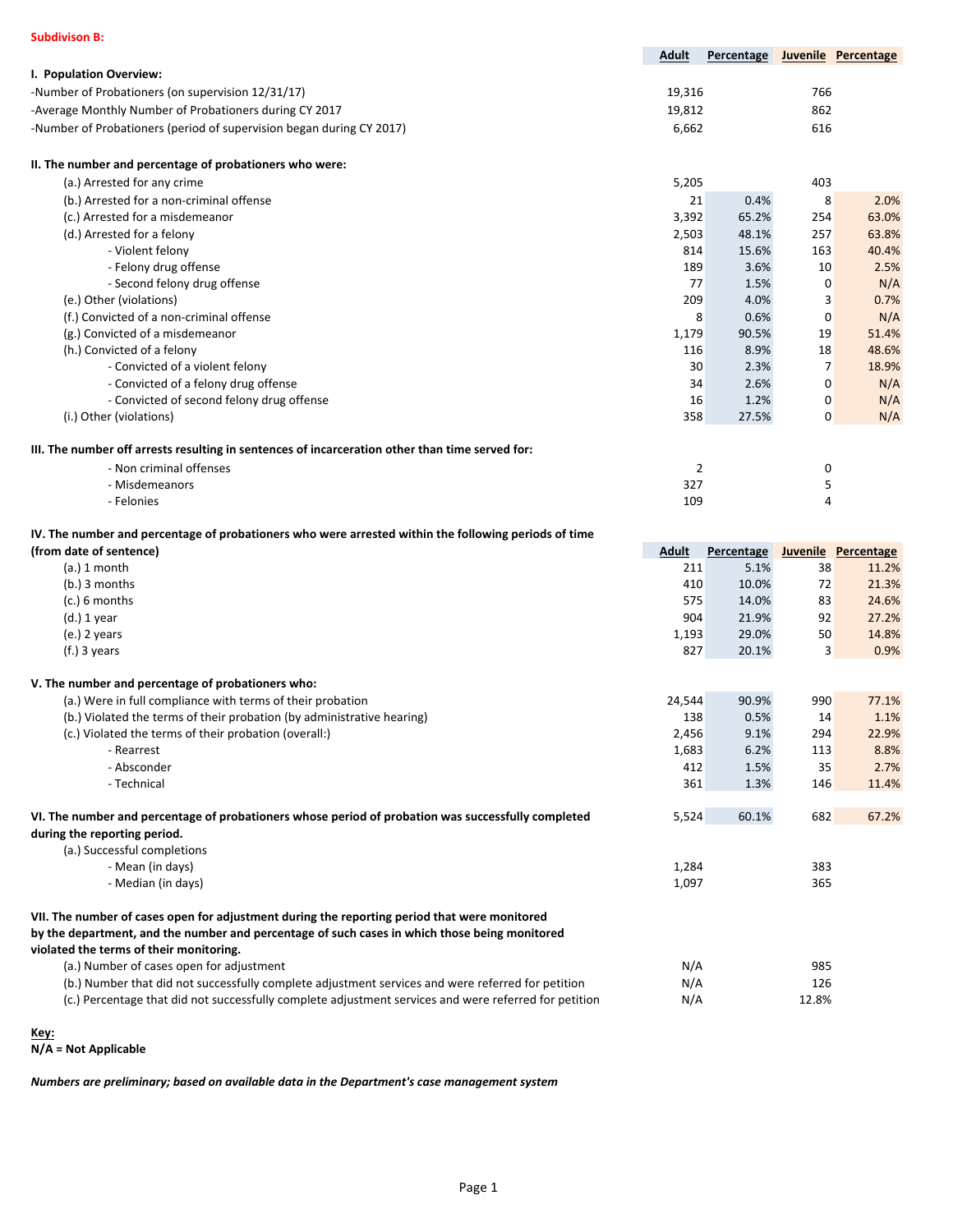|                                                                                                                            | Citywide     | Percentage |     |                     |
|----------------------------------------------------------------------------------------------------------------------------|--------------|------------|-----|---------------------|
| I. The age of the probationer, in the following categories:                                                                |              |            |     |                     |
| (a.) up to age 15,                                                                                                         | 345          | 1.7%       |     |                     |
| (b.) 16-24, and                                                                                                            | 5,098        | 25.4%      |     |                     |
| (c.) 25 and older                                                                                                          | 14,666       | 72.9%      |     |                     |
| II. Whether the underlying case for which the probationer was ordered to be monitored by the                               |              |            |     |                     |
| department was classified by state law, or by , or by equivalent laws of another state, as a :                             |              |            |     |                     |
| (a.) juvenile deliquency,                                                                                                  | 956          | 4.5%       |     |                     |
| (b.) juvenile offender,                                                                                                    | 180          | 0.9%       |     |                     |
| (c.) youthful offender, or                                                                                                 | 1,742        | 8.2%       |     |                     |
| (d.) adult criminal case                                                                                                   | 18,292       | 86.4%      |     |                     |
| III. For those probationers for whom the underlying case for which the probationer was ordered to be                       |              |            |     |                     |
| monitored was an adult criminal case, or the equivalent in another state, whether such case was<br>a misdemeanor or felony | <b>Adult</b> | Percentage |     | Juvenile Percentage |
| (a.) Felonies                                                                                                              | 13,397       | 66.3%      | 473 | 52.1%               |
| (b.) Misdemeanors                                                                                                          | 6,446        | 31.9%      | 421 | 46.4%               |
| (c.) Other                                                                                                                 | 373          | 1.8%       | 14  | 1.5%                |
| IV. The risk level of the probationer, as described in section 351.6 of title 9 of the compilation of codes,               | Adult        | Percentage |     | Juvenile Percentage |
| rules and regulations of the state of New York, or any successor regulation.                                               |              |            |     |                     |
| (a.) Low Risk                                                                                                              | 12,729       | 67.0%      | 139 | 23.6%               |
| (b.) Medium Risk                                                                                                           | 4,651        | 24.5%      | 349 | 59.4%               |
| (c.) High Risk                                                                                                             | 1,505        | 7.9%       | 100 | 17.0%               |
| (d.) Greatest Risk (Does not apply to Juvenile Operations)                                                                 | 108          | 0.6%       | N/A | N/A                 |

**Key: N/A = Not Applicable**

*Numbers are preliminary; based on available data in the Department's case management system*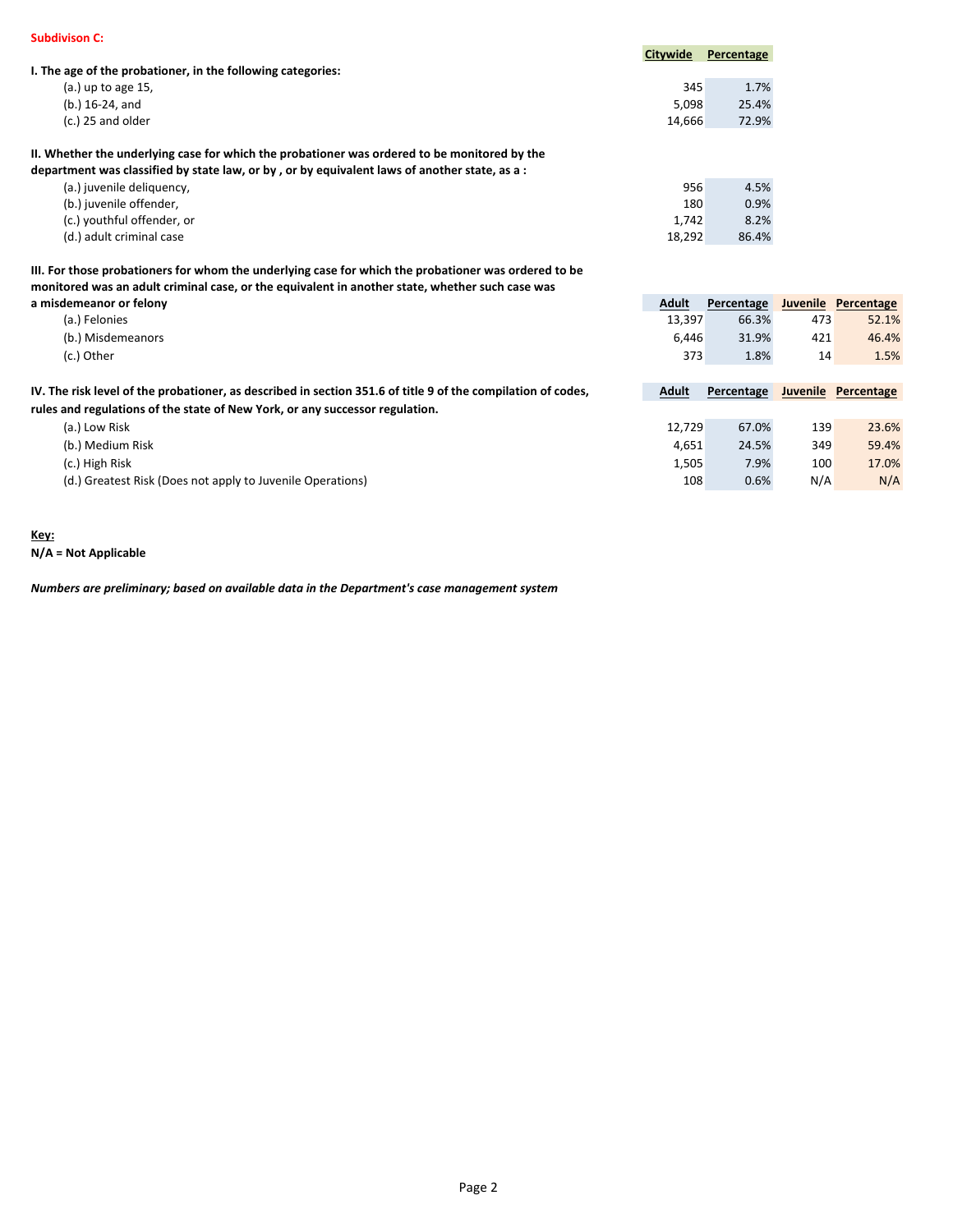**II.**

**Adult Probationers**

**- Arrestees by category of arrest and age on Dec. 31, 2017 \***

|              | <b>All arrests</b> | percentage | <b>Non-crim. offense</b> | percentage | Misd. | percentage   | <u>Fel.</u> | percentage | <b>VFO</b> | percentage | Other           | <b>percentage</b> |
|--------------|--------------------|------------|--------------------------|------------|-------|--------------|-------------|------------|------------|------------|-----------------|-------------------|
| 15 and under |                    | $0.0\%$    |                          | $0.0\%$    | 0     | $0.0\%$      |             | 0.1%       |            | $0.3\%$    |                 | 0.0%              |
| 16-24        | 2,000              | 38.4%      |                          | 23.8%      | 1,366 | 40.3%        | 1,019       | 40.7%      | 428        | 52.6%      | 72 <sub>1</sub> | 34.4%             |
| $25 +$       | 3,204              | 61.6%      | 16'                      | 76.2%      | 2,026 | <b>59.7%</b> | 1,483       | 59.2%      | 385        | 47.3%      | 137             | 65.6%             |
| <b>Total</b> | 5,205              |            |                          |            | 3,392 |              | 2,503       |            | 814        |            | 209             |                   |

**- Arrestees by category of arrest and age at the date of sentence \***

|              | All arrests | percentage | <b>Non-crim. offense</b> | percentage | Misd. | percentage | <u>Fel.</u> | percentage | <b>VFO</b> | percentage | <b>Other</b> | percentage |
|--------------|-------------|------------|--------------------------|------------|-------|------------|-------------|------------|------------|------------|--------------|------------|
| 15 and under | 34          | 0.7%       |                          | 4.8%       | 18    | 0.5%       | 19          | $0.8\%$    |            | $0.1\%$    | $\mathbf{0}$ | 0.0%       |
| 16-24        | 2,522       | 48.5%      |                          | 33.3%      | 1,702 | 50.2%      | 1,262       | 50.4%      | 428        | 52.6%      | 101          | 48.3%      |
| $25 +$       | 2,649       | 50.9%      | 13                       | 61.9%      | 1,672 | 49.3%      | 1,222       | 48.8%      | 385        | 47.3%      | 108          | 51.7%      |
| <b>Total</b> | 5,205       |            | 21                       |            | 3,392 |            | 2,503       |            | 814        |            | 209          |            |

\*Percentages are based on the column totals of all crime categories; the Arrestee "All Arrests" total is smaller than its combined subtotals because a probationer can be arrested multiple times and in multiple arrest categ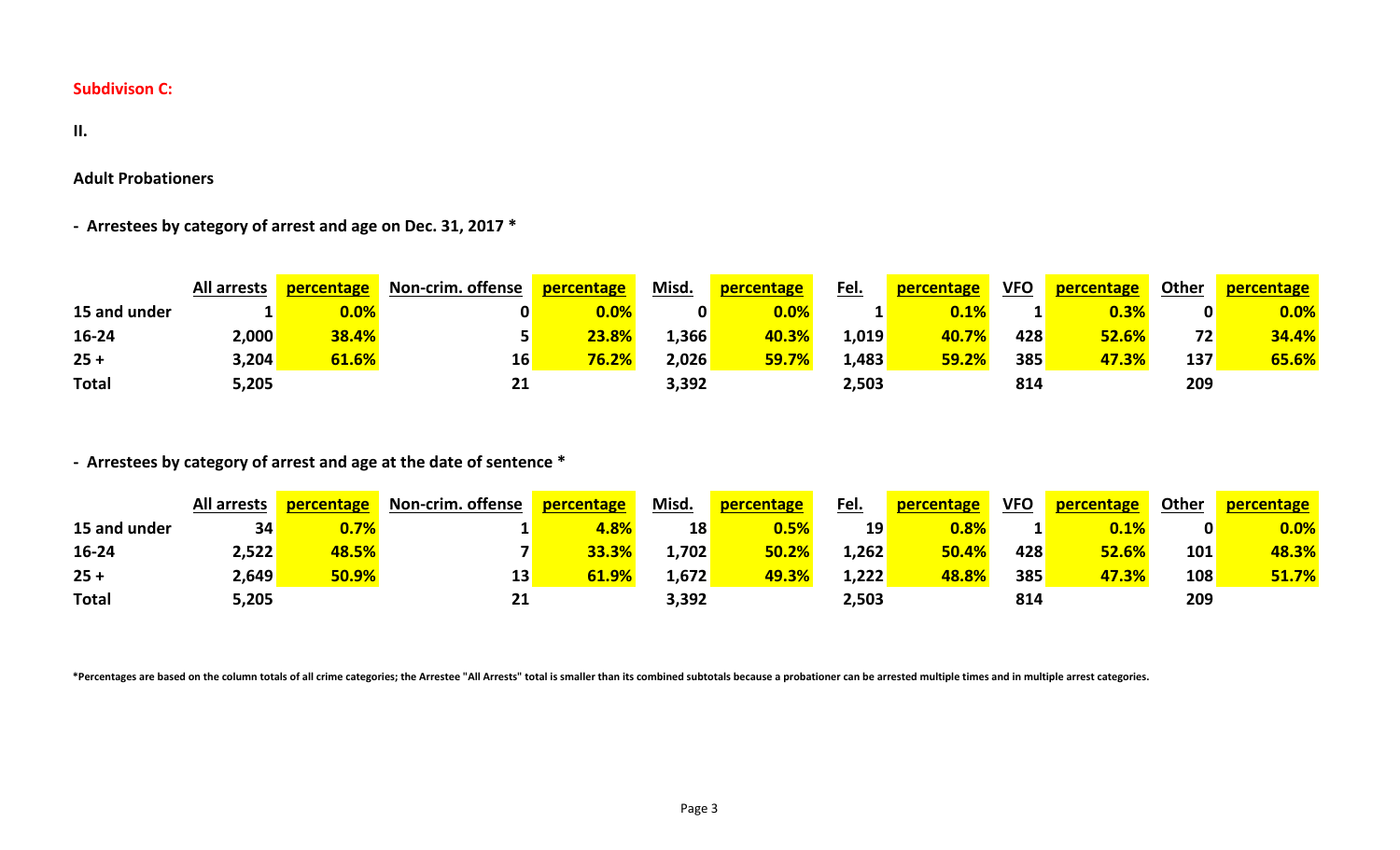**II.** 

**Juvenile Probationers**

**- Arrestees by category of arrest and age on Dec. 31, 2017 \***

|              | <b>All arrests</b> | percentage | <b>Non-crim. offense</b> | percentage | Misd.           | percentage | Fel. | percentage | <b>VFO</b> | percentage | <b>Other</b> | <b>percentage</b> |
|--------------|--------------------|------------|--------------------------|------------|-----------------|------------|------|------------|------------|------------|--------------|-------------------|
| 15 and under | 133                | 33.0%      |                          | 25.0%      | 74 <sub>1</sub> | 29.1%      | 88   | 34.2%      | 56         | 34.4%      | ÷.           | 33.3%             |
| 16-24        | 270                | 67.0%      | n                        | 75.0%      | <b>180</b>      | 70.9%      | 169  | 65.8%      | 107        | 65.6%      | <u>.</u>     | 66.7%             |
| <b>Total</b> | 403                |            |                          |            | 254             |            | 257  |            | 163        |            |              |                   |

**- Arrestees by category of arrest and age at the date of sentence \***

|              | <b>All arrests</b> | percentage | <b>Non-crim. offense</b> | <b>percentage</b> | Misd. | percentage | Fel. | <b>percentage</b> | <b>VFO</b> | percentage | Other | <b>percentage</b> |
|--------------|--------------------|------------|--------------------------|-------------------|-------|------------|------|-------------------|------------|------------|-------|-------------------|
| 15 and under | 257                | 63.8%      |                          | 25.0%             | 154   | 60.6%      | 166  | 64.6%             | 108        | 66.3%      |       | 33.3%             |
| 16-24        | 146                | 36.2%      |                          | 75.0%             | 100   | 39.4%      | 91   | 35.4%             | 55         | 33.7%      |       | 66.7%             |
| <b>Total</b> | 403                |            |                          |                   | 254   |            | 257  |                   | 163        |            |       |                   |

\*Percentages are based on the column totals of all crime categories; the Arrestee "All Arrests" total is smaller than its combined subtotals because a probationer can be arrested multiple times and in multiple arrest categ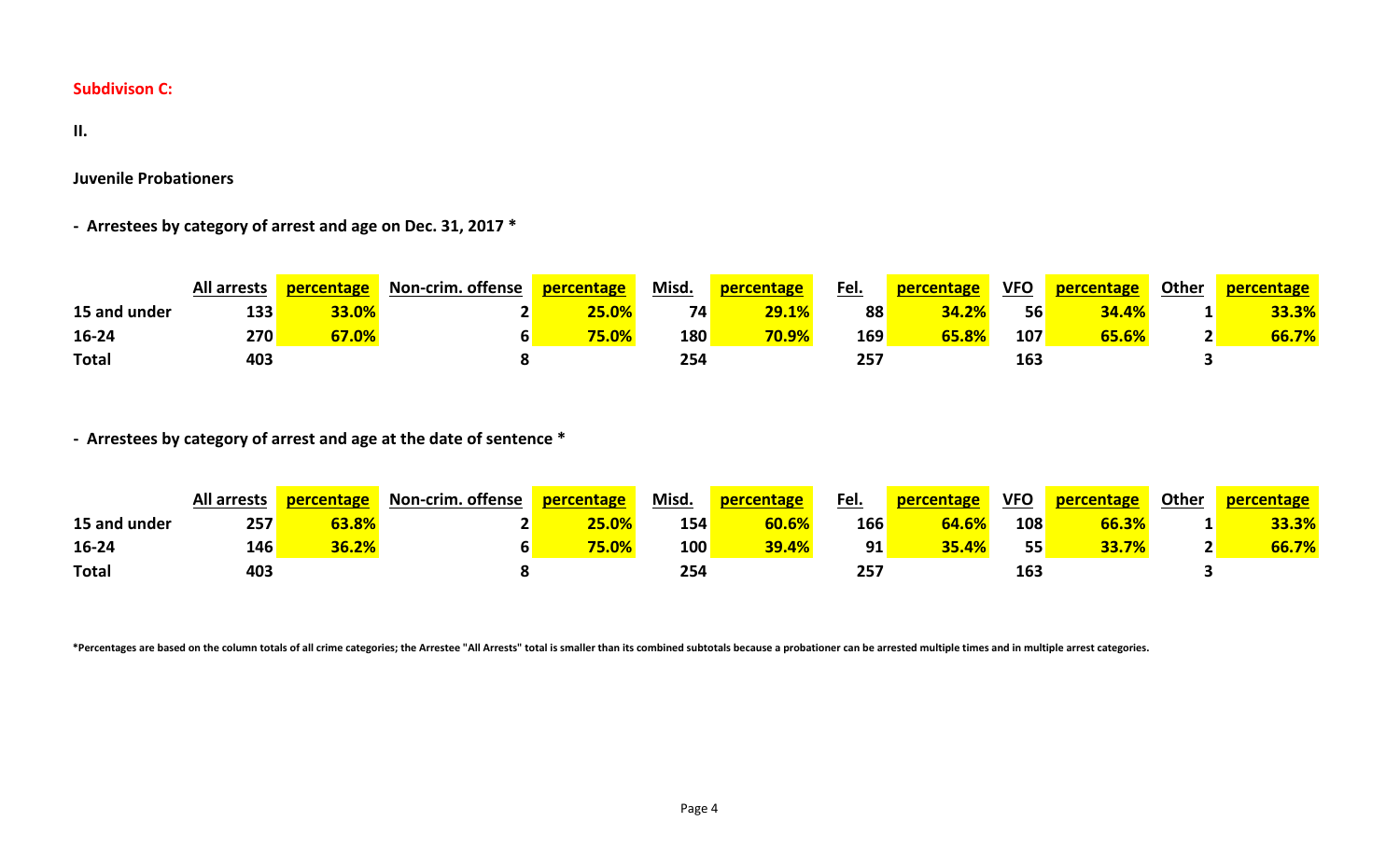#### **IV.**

### **Adult Probationers**

**- Sentence - 1st arrest intervals per age on Dec. 31, 2017 \***

|              | 1 month | percentage | 3 months | percentage | <b>6</b> months | percentage | 1 year | percentage | 2 years | <b>percentage</b> | ∕3 vears   | percentage |
|--------------|---------|------------|----------|------------|-----------------|------------|--------|------------|---------|-------------------|------------|------------|
| 15 and under |         | $0.0\%$    |          | $0.0\%$    |                 | 0.0%       |        | $0.0\%$    |         | 0.0%              | 0          | 0.0%       |
| 16-24        | 92      | $2.2\%$    | 173      | 4.2%       | 237             | 5.8%       | 362    | 8.8%       | 459     | 11.1%             | 281        | 6.8%       |
| $25 +$       | 119     | $2.9\%$    | 237      | 5.8%       | 338             | 8.2%       | 541    | 13.1%      | 734     | 17.8%             | <b>546</b> | 13.3%      |
| <b>Total</b> | 211     | $5.1\%$    | 410      | 10.0%      | 575             | 14.0%      | 904    | 21.9%      | 1,193   | 29.0%             | 827        | 20.1%      |

# **- Sentence - 1st arrest intervals per age at sentence date \***

|              | 1 month | percentage | 3 months | percentage | <b>6</b> months | percentage | 1 year | percentage   | 2 years | percentage   | 3 years | percentage |
|--------------|---------|------------|----------|------------|-----------------|------------|--------|--------------|---------|--------------|---------|------------|
| 15 and under |         | $0.0\%$    |          | $0.0\%$    |                 | $0.0\%$    |        | $0.1\%$      |         | 0.1%         |         | 0.2%       |
| $16 - 24$    | 97      | 2.4%       | 185      | 4.5%       | 258             | 6.3%       | 410    | 10.0%        | 555     | <b>13.5%</b> | 397     | 9.6%       |
| $25 +$       | 113     | 2.7%       | 223      | 5.4%       | 315             | 7.6%       | 491    | <b>11.9%</b> | 634     | 15.4%        | 423     | 10.3%      |
| <b>Total</b> | 211     | 5.1%       | 410      | 10.0%      | 575             | 14.0%      | 904    | 21.9%        | 1,193'  | 29.0%        | 827     | 20.1%      |

**\*Percentages are based on the overall numbers of probationers rearrested within three years of sentencing.**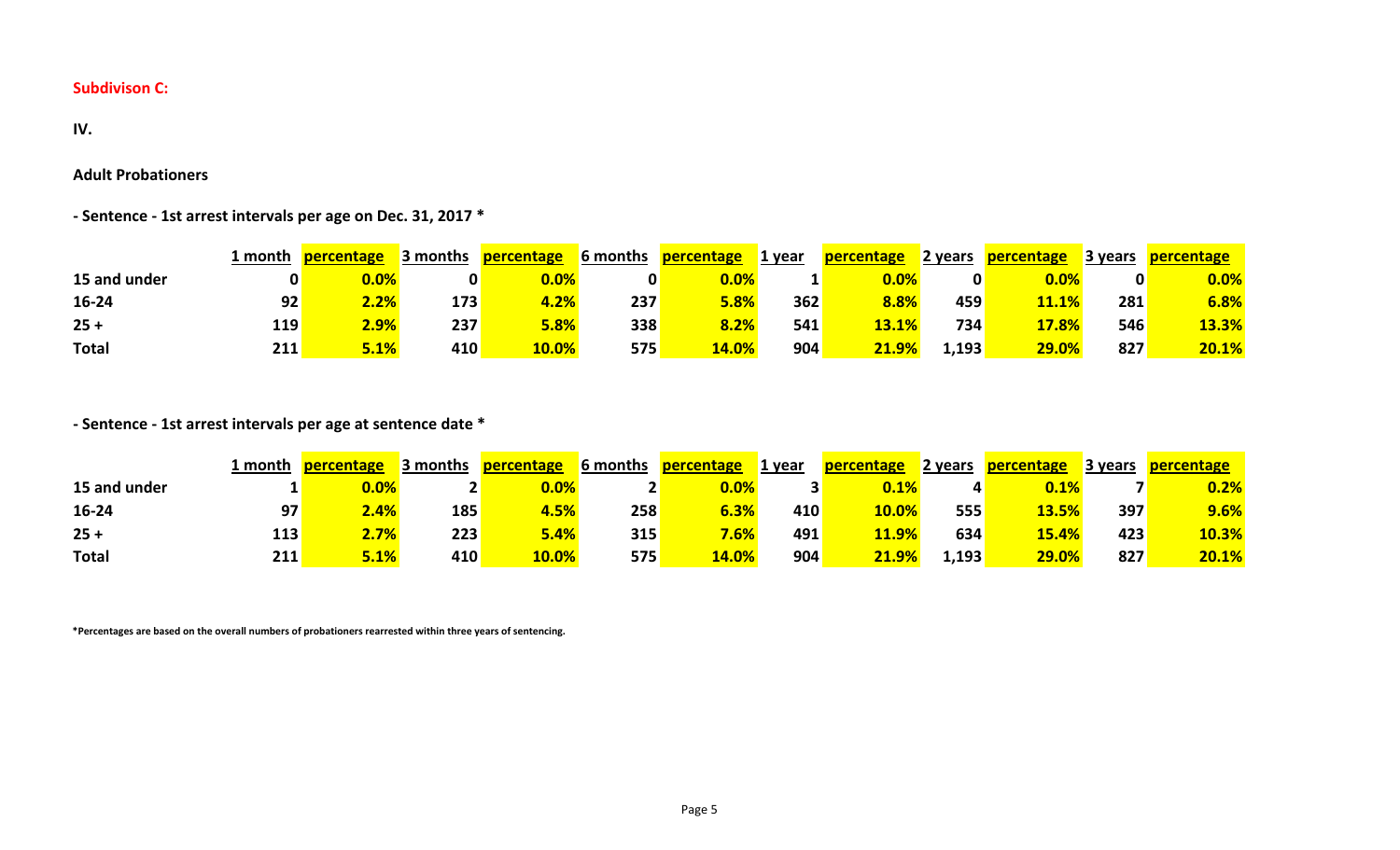#### **IV.**

### **Juvenile Probationers**

**- Sentence - 1st arrest intervals per age on Dec. 31, 2017.**

|              | 1 month | <b>percentage</b> | 3 months        | <b>percentage</b> | <b>6</b> months | percentage | 1 vear | <b>percentage</b> | 2 years | <b>percentage</b> | 3 years | <b>percentage</b> |
|--------------|---------|-------------------|-----------------|-------------------|-----------------|------------|--------|-------------------|---------|-------------------|---------|-------------------|
| 15 and under | 20      | 5.9%              | 29              | 8.6%              | 31              | $9.2\%$    | 18     | 5.3%              |         | <b>2.1%</b>       |         | $0.0\%$           |
| 16-24        | 18      | 5.3%              | 43              | $2.7\%$           | 52              | 15.4%      | 74     | 21.9%             | 43      | 12.7%             |         | 0.9%              |
| <b>Total</b> | 38      | 11.2%             | 72 <sub>1</sub> | 21.3%             | 83              | 24.6%      | 92     | 27.2%             | 50      | <b>14.8%</b>      |         | $0.9\%$           |

**- Sentence - 1st arrest intervals per age at sentence date.**

|              | 1 month         | percentage | 3 months | <b>percentage</b> | 6 months | percentage | 1 year | percentage | 2 years | <b>percentage</b> | 3 vears | <b>percentage</b> |
|--------------|-----------------|------------|----------|-------------------|----------|------------|--------|------------|---------|-------------------|---------|-------------------|
| 15 and under | 29 <sub>1</sub> | 8.6%       | 47       | 13.9%             | 58       | 17.2%      | 58     | 17.2%      | 33      | 9.8%              |         | $0.6\%$           |
| 16-24        |                 | $2.7\%$    | 25       | <mark>7.4%</mark> | 25       | .4%        | 34     | 10.1%      | 17      | $5.0\%$           |         | $0.3\%$           |
| <b>Total</b> | 38              | 11.2%      | 72       | 21.3%             | 83       | 24.6%      | 92     | 27.2%      | 50      | 14.8%             |         | $0.9\%$           |

**\*Percentages are based on the overall numbers of probationers rearrested within three years of sentencing.**